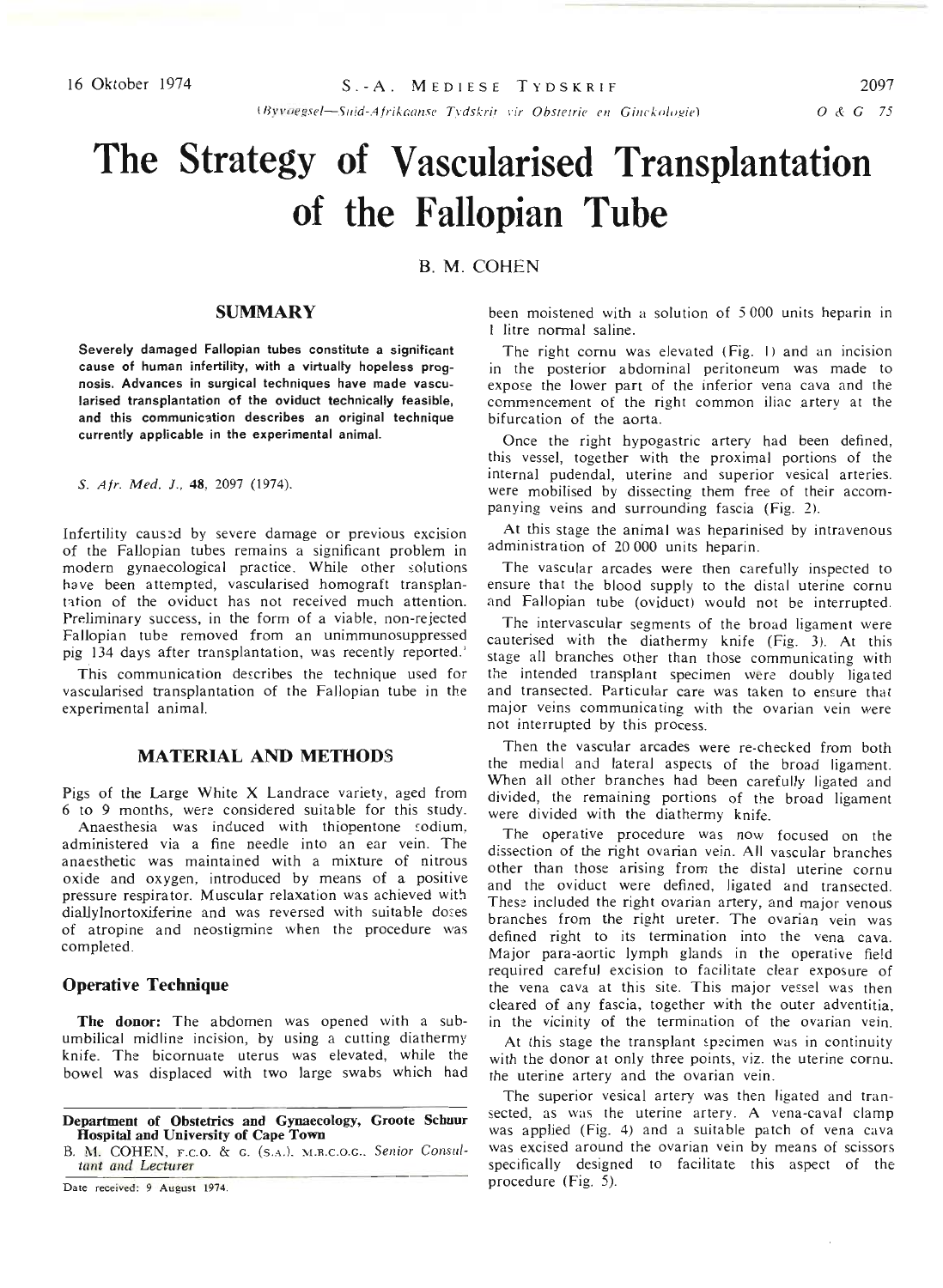*(5I!ppiement-50HTh African JOl/rnal of Obsterrics and Gvnaecology)*



Fig. 1. Appearance of pig genitalia showing initial peritoneal incision to expose commencement of pelvic vessels.

A fine arterial catheter was then inserted into the uterine artery and the intact donor specimen (Fig. 6) was gently perfused with a solution of plasmalyte B combined with 10 000 units of heparin and glucose 50 g/litre, cooled to 10°C. The oviduct was kept in a cooled dish containing triamcinolone acetate (Ledercort) and gentle perfusion was maintained while the operation continued.

The donor vena cava was repaired with a continuous 6 - 0 silk suture. The uterine artery and cornual pedicles were ligated, abdominal packs were removed and the abdomen was closed.

The recipient: The abdomen was opened with a right paramedian incision approximately 5 cm above the umbilicus and continued subumbilicalIy as a midline incision. Bowel packs were inserted as described previously, but these were placed higher up in the abdomen to facilitate exposure of the lower third of the inferior vena cava.

The internal pudendal artery was exposed as described previously, and freely mobilised for its proximal 4 - 5 cm. It was cleared of surrounding fascia.

The inferior vena cava was exposed by division of the posterior peritoneum at a point approximately 4 cm above the site of entry of the ovarian vein. This vessel was dissected free of the aorta and its anterior surface was cleared of any surrounding fascia. The right distal cornu and oviduct were then excised.

The recipient sites of cornu, internal pudendal artery and vena cava were now ready to receive the donor specimen (Fig. 7).

#### Venous **Technique**

Using 6 - 0 silk sutures lubricated with sterile liquid paraffin, the ovarian venous patch was anastomosed in the following manner: after the application of a large vena-caval clamp to the recipient vena cava, a longitudinal incision was made on the anterior aspect of this vessel with a fine scalpel (Fig. 8a). This incision was transformed into a diamond-shaped opening by the insertion of two lateral stay sutures, which were held in small rubber-covered artery forceps (Fig. 8b). These lateral stay sutures, along with two others placed at the upper and lower ends of the vena-caval incision, were then placed through the donor venous patch. This was held • in position by ligation of the stay sutures (Fig. 8c). The edges of the anastomosis were approximated by the insertion of a continuous suture line between the stay sutures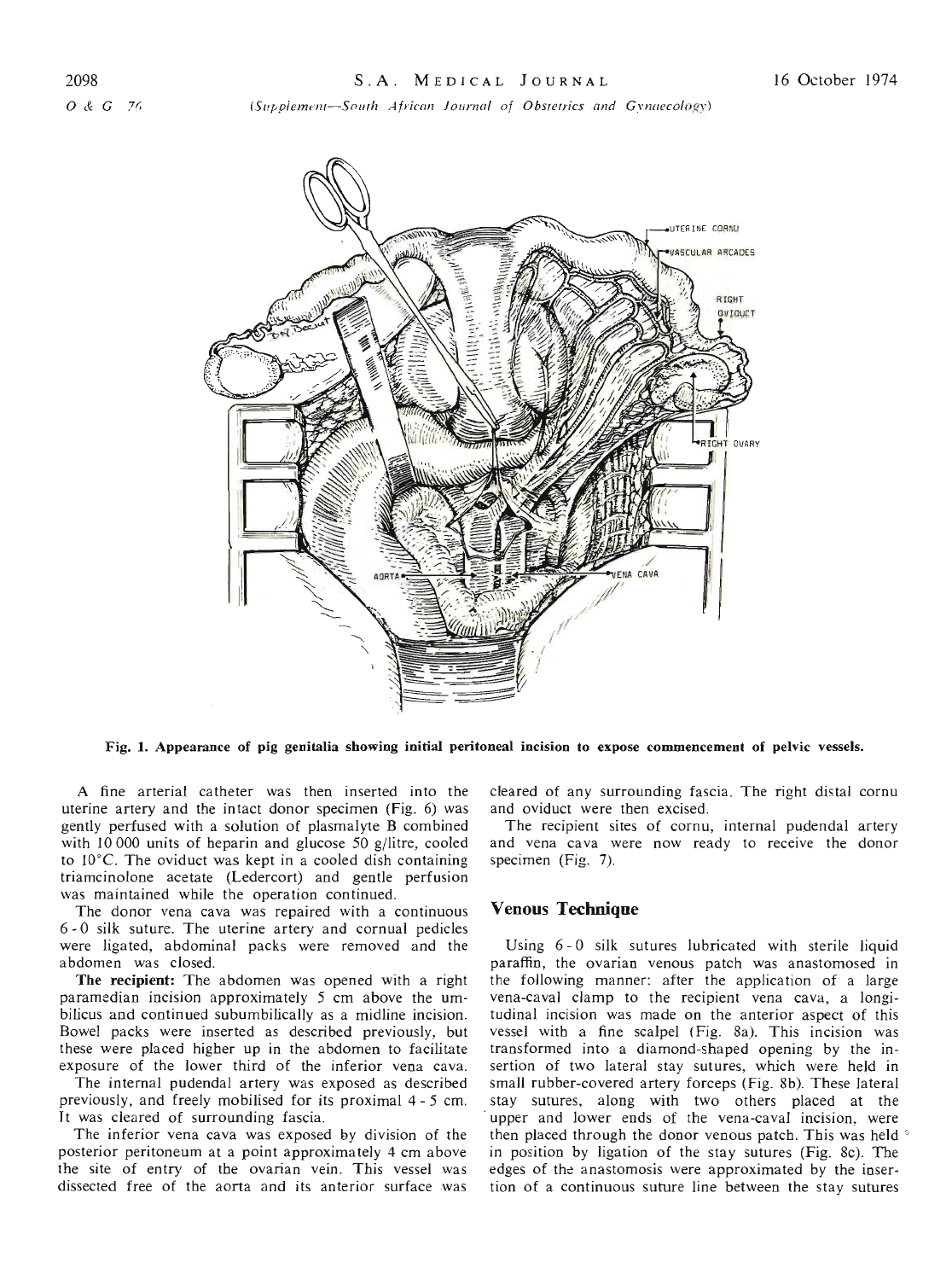*(BYVOf"gsef.-Sllid-Ajrikoollse Tydskrij vir Obstetrie* ell *Ginekologie)*

0& <sup>G</sup> <sup>77</sup>



Fig. 2. **Blood** supply of the proposed site of dissection.

(Fig. 8d). This suture line was secured at the four suture points by tying it off with one of the ends of the stay sutures. The edges of the anastomosis were repeatedly irrigated with a solution of 10 000 units heparin/litre saline during the insertion of the suture line.

The vena-caval clamp was removed after completion of the anastomosis, which was gently compressed with small, dry, gauze dressings for approximately one minute before checking the haemostasis of the suture line. Any bleeding points were closed by the insertion of interrupted  $7 - 0$ silk sutures.

#### **Arterial Anastomosis**

Irrigation of the vessel ends with heparinised saline was performed as described above. In addition, the site of the anastomosis of the opposing arteries was repeatedly sprayed with a 2<sup>0</sup> solution of procaine hydrochloride. Silk sutures (7 - 0) lubricated with sterile liquid paraffin were used to complete the arterial anastomosis in the following manner: two stay sutures were inserted through the vessel ends at an angle of approximately 120° and ligated (Fig. 9a). Their short ends were held in the rubber-covered ends of small artery forceps.

The anterior wall of the vessel was then reconstituted

by the insertion of a continuous suture line (Fig. 9b). After ligation of this suture line at the distal stay suture. the vascular clamps were released temporarily to expel any clots present in the ends of the vessels. The vessel was now rotated, to make the posterior wall of the vessel anterior (Fig. 9c). This wall of the vessel was closed by the insertion of a continuous suture line through all its layers, as had been performed on its anterior aspect. The vascular clamps were then removed.

#### **Comual Anastomosis**

The opposing ends of the cornua were approximated in two layers. A continuous suture of 6 - 0 polypropylene was inserted through the muscular coat, and the endometrial layer was excluded from this suture line. The outer suture line was constituted by interrupted 3 - 0 polypropylene sutures, which were inserted through the serosa and outer muscular layer in such a manner as to cause slight inversion of the cornual anastomosis.

## **Completion of Operation**

The opposing edges of the donor and recipient broad ligament were approximated with interrupted 4 - 0 poly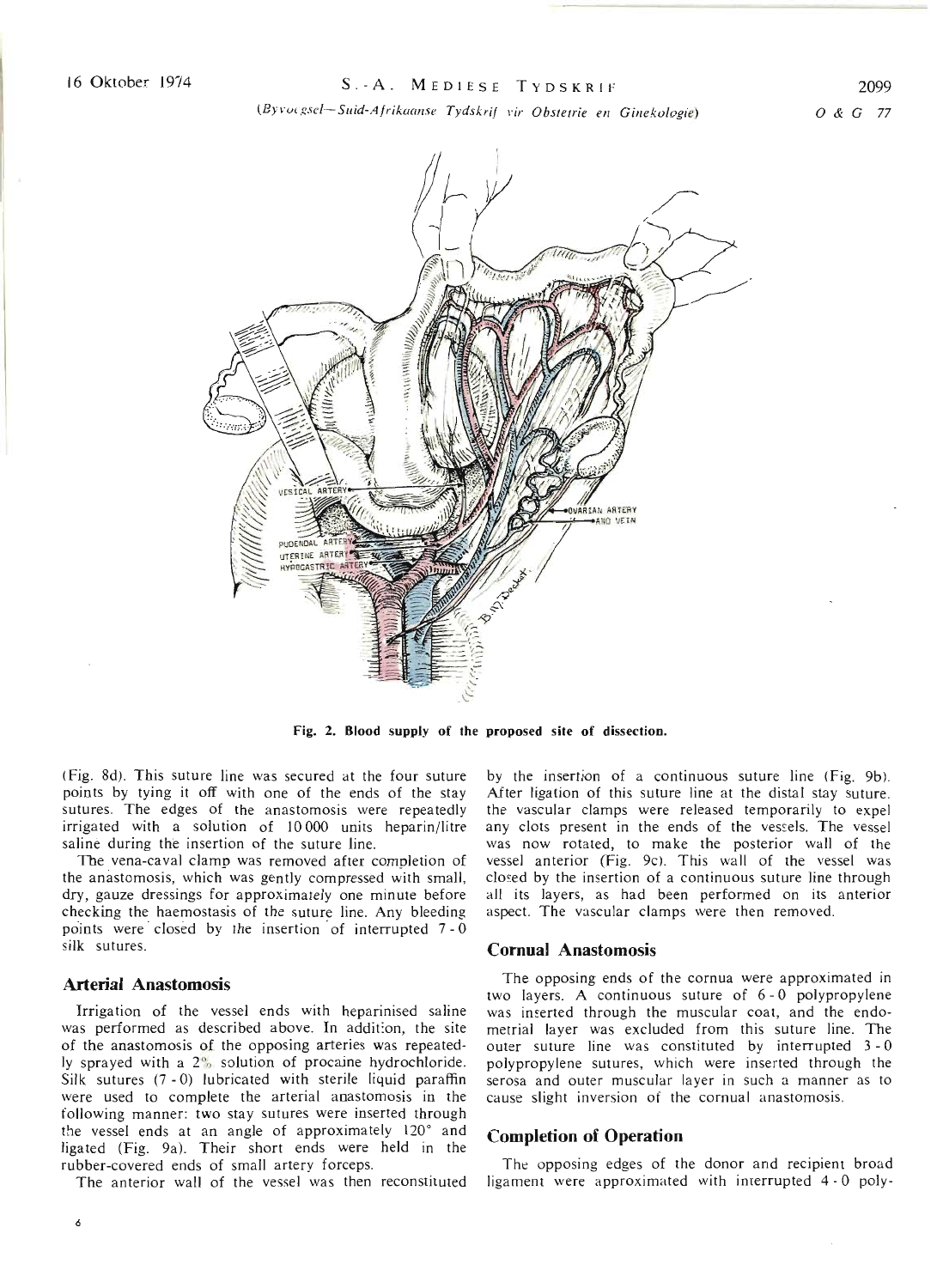(Supplement-South African Journal of Obstetrics and Gynaecology)



Fig. 3. Assessment and diathermy of vascular arcades. Note the continuous blood supply to oviduct and proposed site of incision.

propylene sutures.

The donor ovary was excised after ligation of its vessels close to the hilum of the structure, which was then sutured to the ovarian ligament of the recipient. The fimbrial end of the transplant specimen was now situated close to the recipient ovary. The appearance of the completed anastomoses of the ovarian venous patch. the uterine artery and the two ends of the cornu is shown in Fig. 10.

The bowel packs were removed, the abdomen was irrigated with a solution containing 5000 units heparin and 2 g chloramphenicol/litre normal saline. Five hundred millitres of this fluid were left in the abdomen, which was then closed in layers. A subcuticular nylon skin suture completed the operation.

# **MODIFICATIONS IN OTHER ANIMALS**

## **Canines**

The above technique was equally applicable in dogs. with the following modifications.

The abdominal incision was made from just below the xiphisternum to the symphysis pubis to facilitate exposure of the site of entry of the ovarian vein into the vena cava. To avoid damage to the right ureter, which was situated very close to the right ovarian vein near its site of entry into the vena cava, it was found expedient to place a linen tape around this structure, so that it could be readily defined at all stages of the dissection procedure. The venous anastomosis was completed with 6-0 silk sutures. The arterial anastomosis required 9-0 nylon sutures and was performed with the use of an ocular loupe with a threefold magnification. It was necessary to incise the ovarian capsule to remove the ovary. Reinsertion of the transplanted Fallopian tube into this structure was a difficult and intricate procedure.

#### **Sheep**

The operation of vascularised transplantation of the' oviduct in this animal was very similar to that described in the pig, although the following modifications in technique were applied.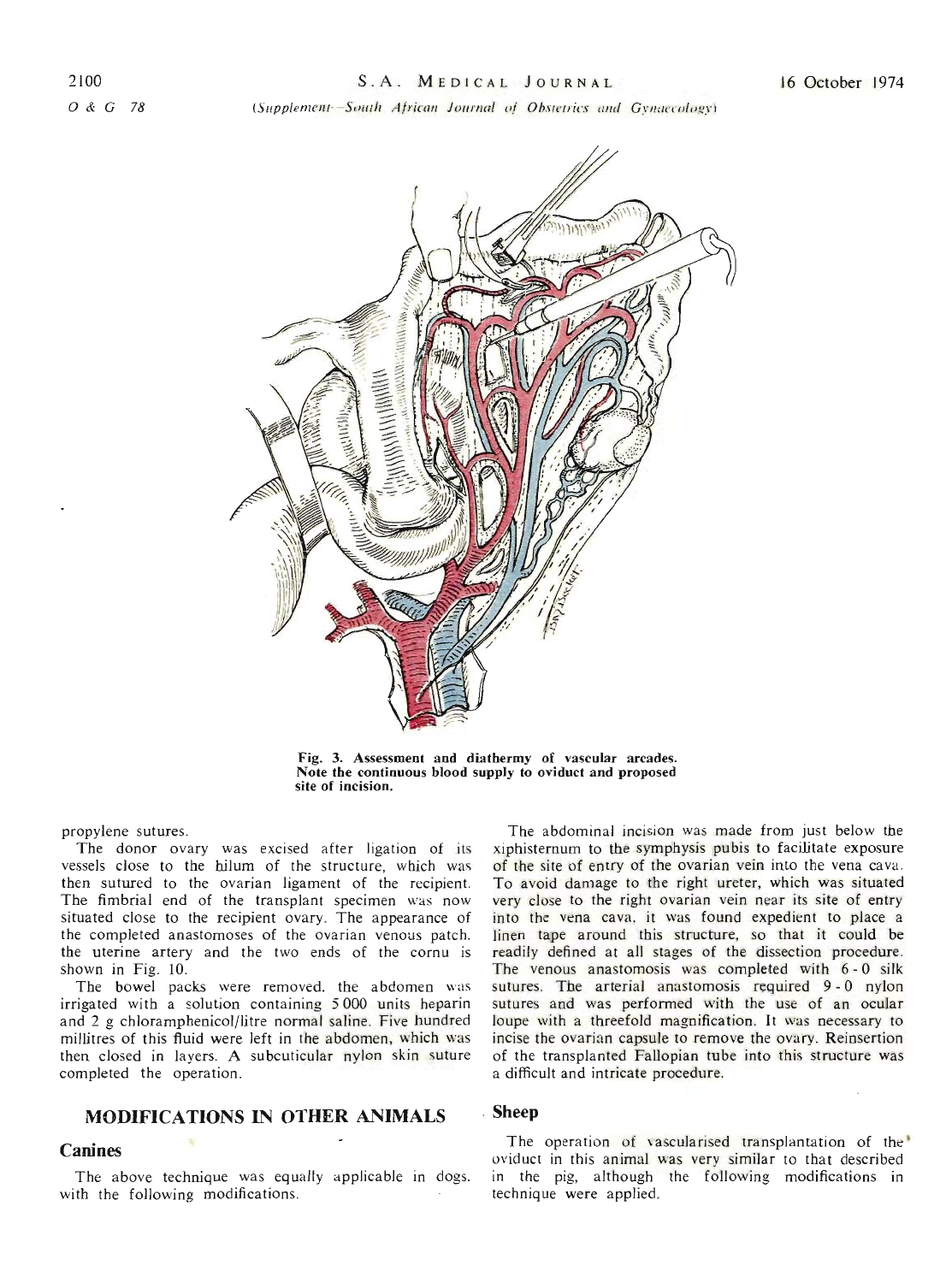# <sup>16</sup> Oktober <sup>1974</sup> S.-A. MEDIESE TYDSKRIf-

2101

*(H,,\'vegst!l-SlIid-,·/* fri/~{J(1/1Se *TvdsArif I'ir Obstetrie ell* G*illek%gie)*





Fig. 4. Application of vena-caval clamp prior to removal of vena-caval patch.



The ovarian vein was transected in the pelvis approximately 2 cm within the pelvic brim, and the uterine artery was transected at the level of the isthmus of the uterus. The donor ovarian vein was re-anastomosed to the ovarian vein of the recipient. This end-to-side anastomosis was completed with 6 - 0 silk on a fine atraumatic needle. The donor uterine artery was anastomosed to the recipient uterine artery at the level of the uterine isthmus after its distal segment had been ligated. This anastomosis was completed in a terminal side-to-side manner with 6 - 0 silk. as shown in Fig. 11.

# **DISCUSSIO**

Fig. 5. Scissors for excision of vena-caval patch. (Designed by A. Schweickhardt, Tuttlingen, Germany.)

Surgery of the oviduct for infertility has given such disappointing results that many gynaecologists do not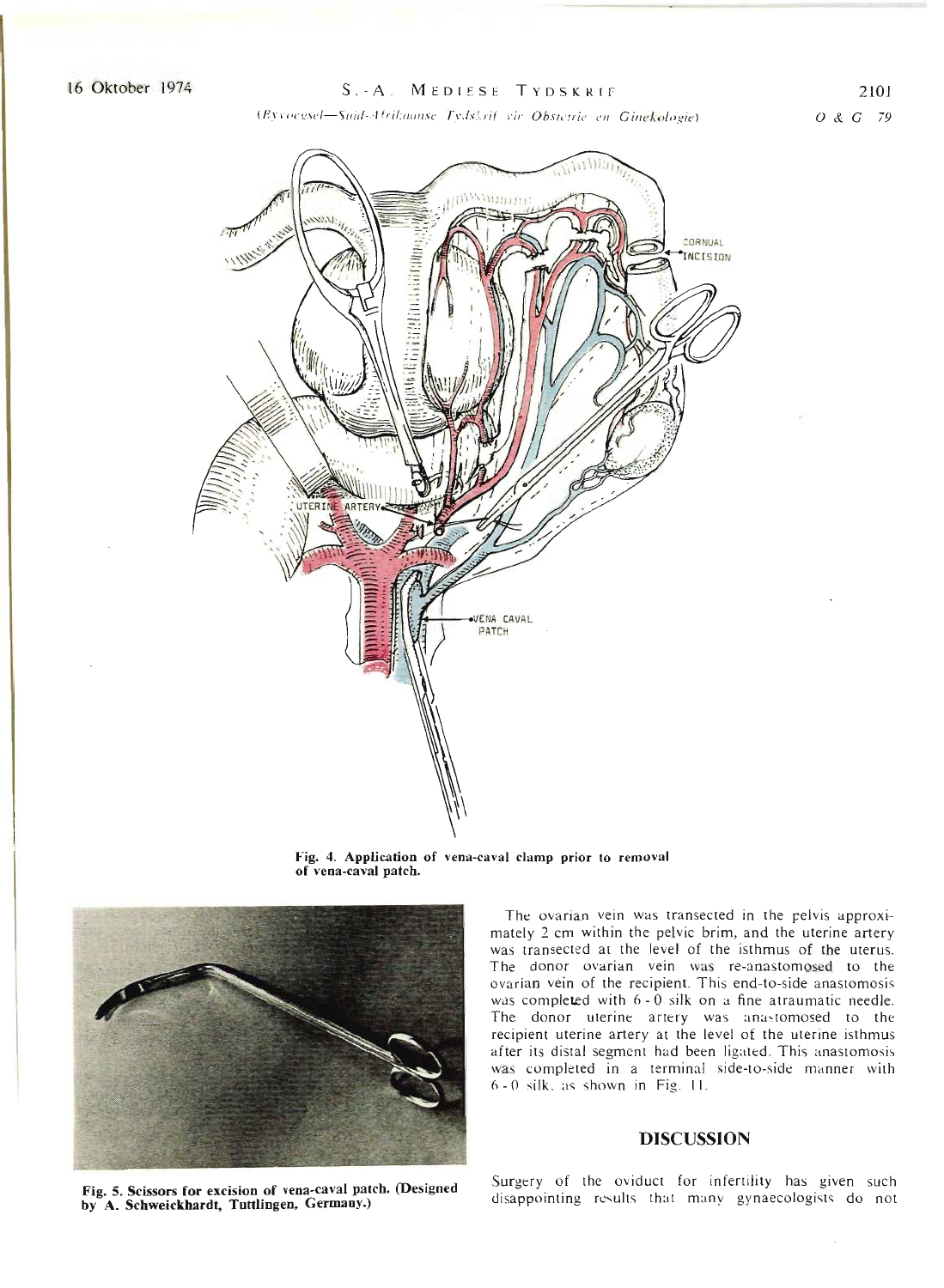*(S'Jpplimenl-Solllh African Journal of ObSlefrics and Gvnaecology)*



**Fig. 6. Diagram showing perfusion of vascularised transplant specimen.**

practise it at all.' Where the Fallopian tubes have been extensively damaged, the prognosis as regards a normal pregnancy is extremely poor. The Fallopian tube is not a simple conduit, and each and every part of its structure has an important complex physiological function.<sup>3,4</sup>

Efforts to replace or bypass the oviduct have included: (i) implantation of the ovary directly onto the uterine cavity;<sup>5,5</sup> (ii) substitution of the oviduct by autotransplantation of a segment of ileum,<sup>19</sup> the vermiform appendix,<sup>19</sup> arterial or venous grafts,<sup>11,12</sup> a peritoneal tunnel<sup>2</sup> or a Silastic artificial tube;<sup>13</sup> and (iii) extracorporeal fertilisation of ova with spermatazoa with a view to re-implanting the developing morula into the uterine cavity." To date. these procedures have proved extremely disappointing.

Another method to be explored is total replacement of the structure by a healthy functional homograft. This concept is not new, and non-vascularised homograft transplantation of the Fallopian tube in the human female was recorded in the literature by Ritala in 1946." Other authors<sup>2,16</sup> later commented on this approach to the problem.

While many workers have recorded transplantation of the uterus together with its appendages, $17 - 22$  no reference could be found which applied specifically to a technique for vascularised transplantation of the Fallopian tube.

Homograft transplantation of this structure would have its main clinical application in current gynaecological practice. The technique described conforms to the normal

flow of blood from the uterine artery to the Fallopian tube and venous drainage through the ovarian vein.

A simple modification of this technique, as described in the sheep *(vide supra),* could well be applied in the human female. Use of the ovarian vein as the site for the venous anastomosis would avoid the formidable hazard of working on the vena cava. An abundant source of fresh donor material is available, since about twenty abdominal hysterectomies are performed for every case submitted to conservative tubal surgery,<sup>22</sup> and many of these patients have normal, healthy Fallopian tubes.

Oviduct transplantation would not raise ethical objections, since the structure would be used as a physiological conduit enabling conception and nidation, and there would be no transfer of germ cells to the recipient.

Preliminary, unpublished experience with homograft transplantation of the vagina and the ovary in the human female has been favourable. Further work on vascularised transplantation of the Fallopian tube is essential, and many immunological as well as endocrinal problems will have to be solved.

**It** is thought that the technique described will form the basic strategy for successful vascularised transplan- .tation of the Fallopian tube, and that it may yet become applicable in the human female.

I wish to record my grateful thanks to the following institutions and people who have made major contributions to this project in one form or another: the South African Medical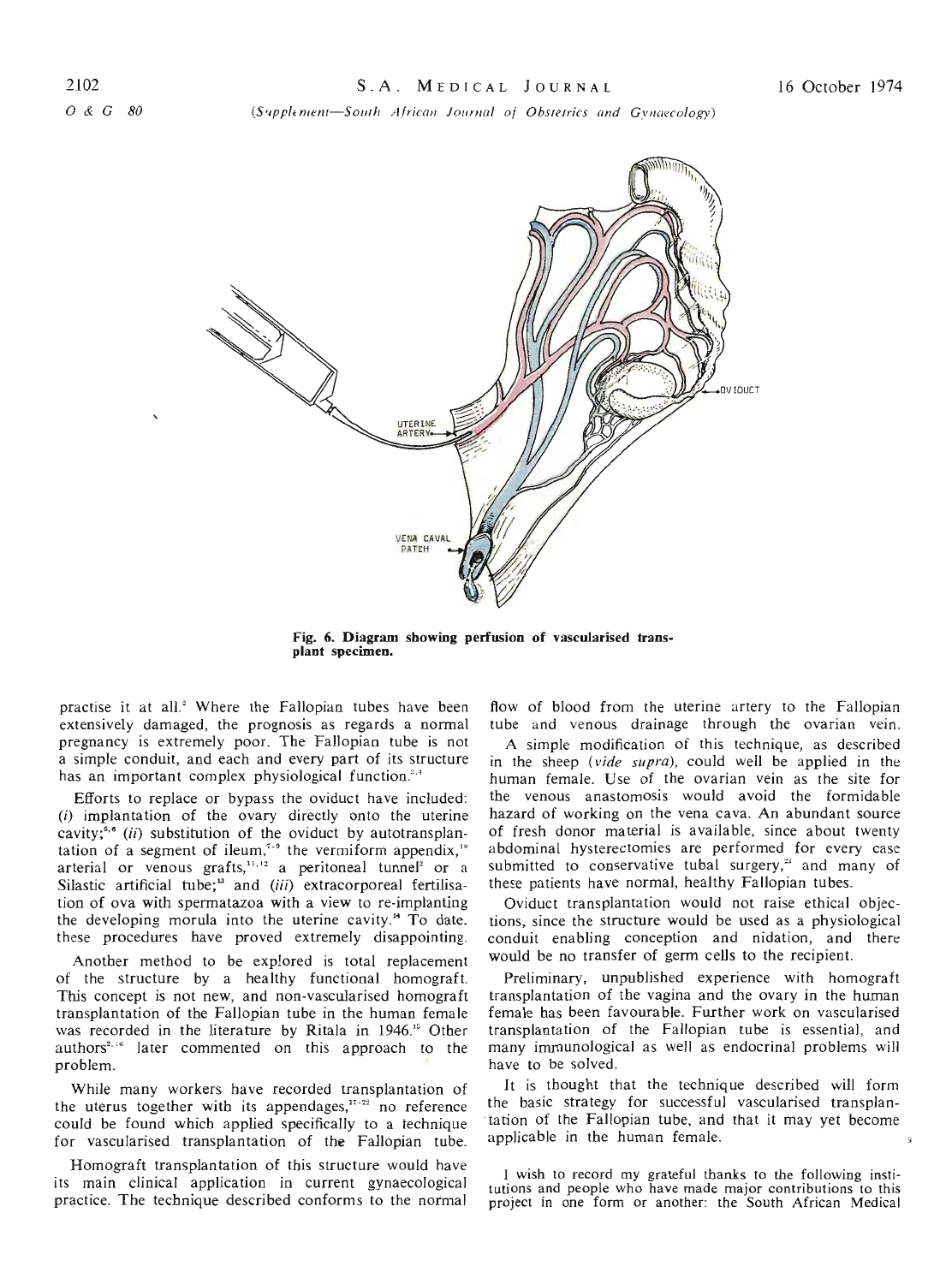*(Byvoegsel-SlIid-Ajrikaanse Tydskrij vir Obsterrie en Ginekologie)*



Fig. 7. Oviduct excised and dissection of recipient completed. Note the mobilised pudendal artery and application of venacaval clamp.





Fig. 8. Preparation of recipient vena cava. Fig. 9. Technique of completion of arterial anastomosis.